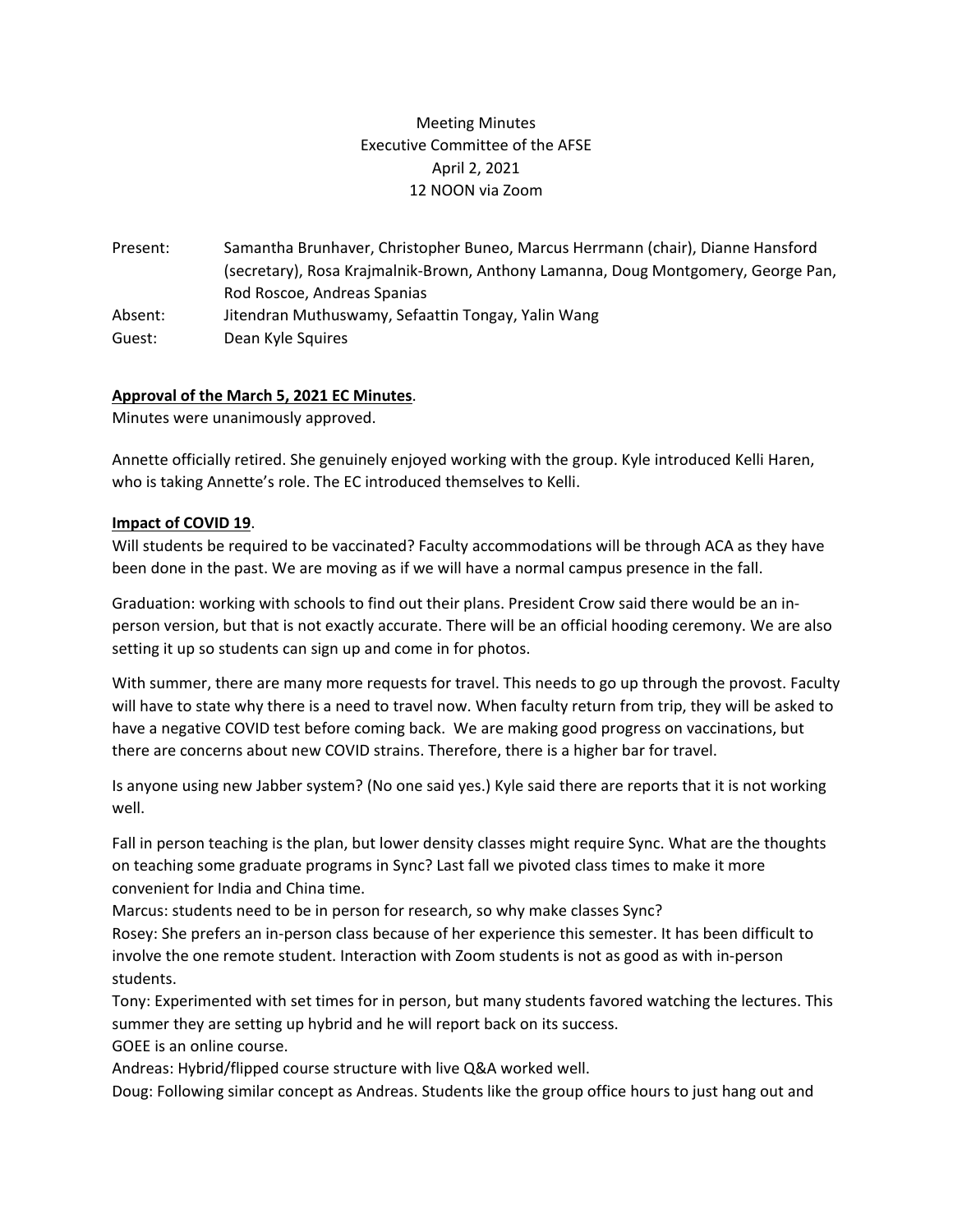hear what other students have to say.

Kyle: What is the ratio of sync and online? Andreas: Online and sync about the same number of students.

Doug is doing at least 50% of classroom in Zoom. He highly recommends the office hours. Andreas has zoom office hours every day with TAs or himself.

Kyle: Zoom office hours lets many more students attend office hours.

### **Dean's Distinguished Lecture**.

Distinguished lecture: No word from Sef on progress on Arun. Tony has set up Ellen Stofan in April.

Plan for Stofan talk: Two hours between 10-1 on April 27 (for 2 hours of interaction). Speaker would like a 40 minute presentation and 20 minute Q&A. Kyle will meet with speaker for 15 – 30 minutes. Other 30-45 minutes will be a joint meeting with faculty. Lunar surface consortium initiative should be involved with talk and meetings. Schedule preference: 11am seminar, meet with faculty 12-1; Kyle last Q&A.

Rod: How much collaboration has the last speakers created? Kyle: in the past, the talks have helped with connections for post doc positions and the like. This is a good point. It depends on the relationships that established the connection. Rod: it would be nice to create a more structured framework for further collaboration.

### **Other Items**.

New CIDSE/Poly structure:

Kyle has continued messaging on sites; renaming going forward, proposals going forward. Rod got a feeling that there was some listening, and the plan did get modified to take into consideration faculty concerns.

President Crow is very proactive. Kyle will do right by faculty and students.

# UDI [\(University Design Institute\)](https://global.asu.edu/university-design-institute):

Doug: IE is doing planning for department

Kyle: think about other schools in this planning. We do not have to keep within the academic structures.

### Lecturer Contracts:

Marcus: lecturer contract length in SEMTE has been brought up in recruiting and diversity. Longer contract lengths would particularly help with diversity.

TPS – some faculty will be in new manufacturing program, some not. Lots of lecturers in TPS programs. We could consider a way to create longer contracts based on passing through a number of gates. Should we consider new titles to signal multi-year contracts?

Marcus: We do searches for lecturers and they are considered faculty, so one considers why the contracts are so very different.

Financially COVID has been challenging, so that presents a problem with extending contract lengths. Kyle: However, it is time to think of moving on this.